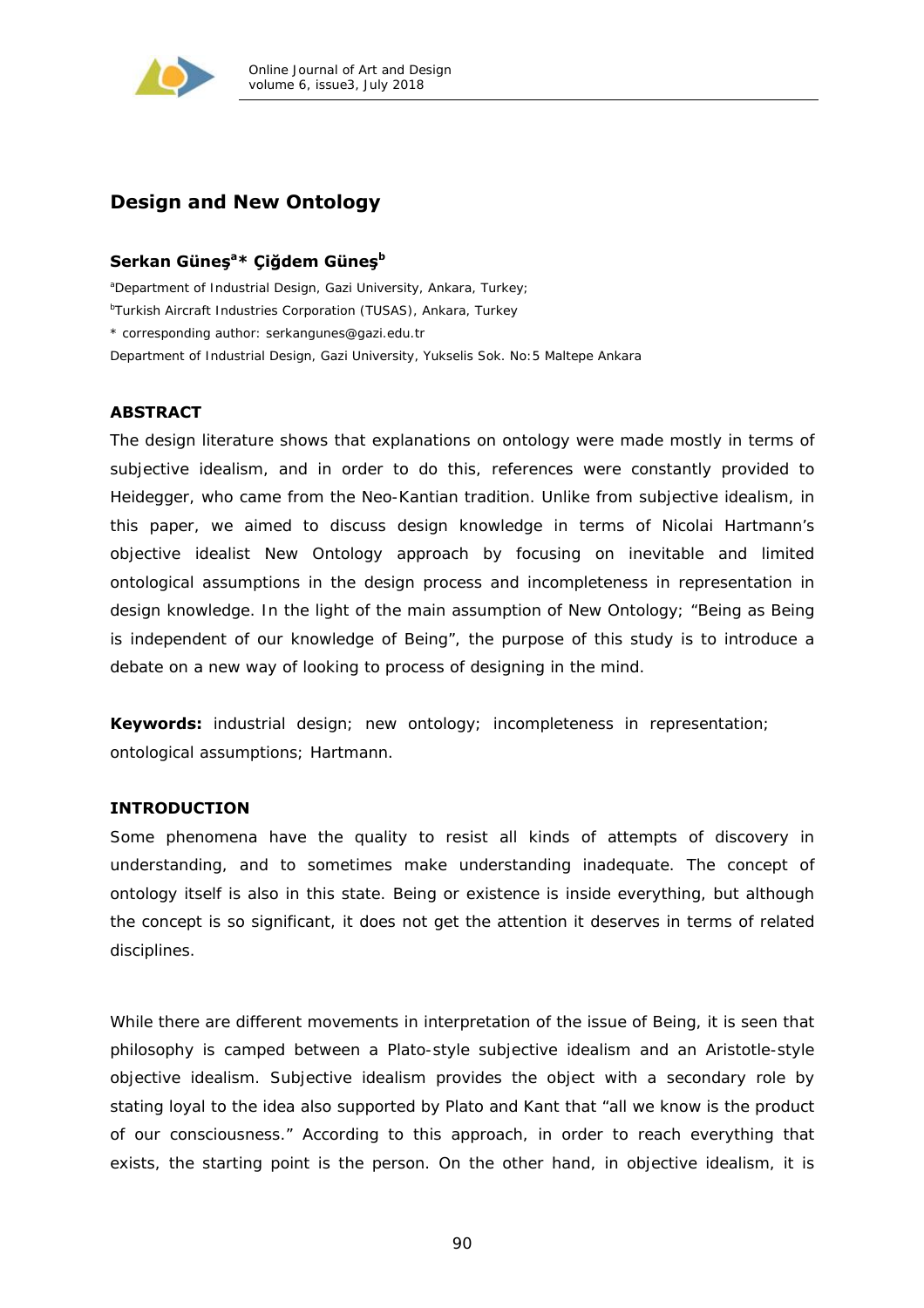

believed that the object should have a significant share in the emergence of knowledge. Knowledge is understood as comprehension of an object, and it is considered as an obligation that the search for knowledge is always based on existence. The actual real Being in objective idealism is the individual object. While knowledge is hidden behind these objects, in subjective idealism, the person is the only real Being, and to go even further, "*the human Being is not the lord of Beings, but the shepherd of Being"*  (Heidegger, 1996). In the subjective approach, the world has no reality in a place without the person; nevertheless, in objective idealism, according to Hartmann for example, Being is hidden only in real objects (1965).

The design literature shows that explanations on ontology were made mostly in terms of subjective idealism, and in order to do this, references were constantly provided to Heidegger, who came from the Neo-Kantian tradition. The German philosopher who was a prominent name in existentialist philosophy is often referred to because of his criticism of the person as a Dasein put on the earth (Dorst & Dijkhuis, 1995; Nimkulrat, 2012), his preferences and choices (Willis, 2006) and the world generally shaped over the development of technology (Wylant, 2010). Heidegger's attractiveness in terms of design theory depends primarily on his phenomenological approach to knowledge and the concept of knowing (Jonas, 1993; Krippendorff, 1995; Friedman, 2000) and secondarily on his conceptualisation of the divisions among approaches to the world as Being present-at-hand (*Vorhandenheit*) and ready-to-hand (*Zuhandenheit*) (Bonsiepe & Cullars, 1991; Verbeek & Kockelkoren, 1998).

On the other hand, the design literature does not cover the ideas of another German philosopher Nicolai Hartmann (1882-1950), who were previously educated in the lines of Neo-Kantianism but later had conflicts with Heidegger by adoption the ideas of objective idealism. As it will be explained in detail below, according to Hartmann, knowledge is hidden inside the object. Thus, to reach knowledge, one should tend towards the object. This is metaphysics. As the issue if metaphysics and as the human mind has limits in knowing, there is not much to do when we reach the part of the object that is no longer comprehensible. The existence our limits of knowing creates an incompleteness in the representation of existence. In this study, we will discuss design knowledge which is subject to underrepresentation using the expression Being as Being is independent of our knowledge of Being, which is the main approach of NO (as NO here and after) founded by Hartmann. Indeed, the broad area currently taken by the existent outside knowledge, that is, the fact that the things we know are always and only a part of the existent, lead to the progress of the act of design over limited ontological assumption and this situation creates an incompleteness in representation of Being. Incomplete representation that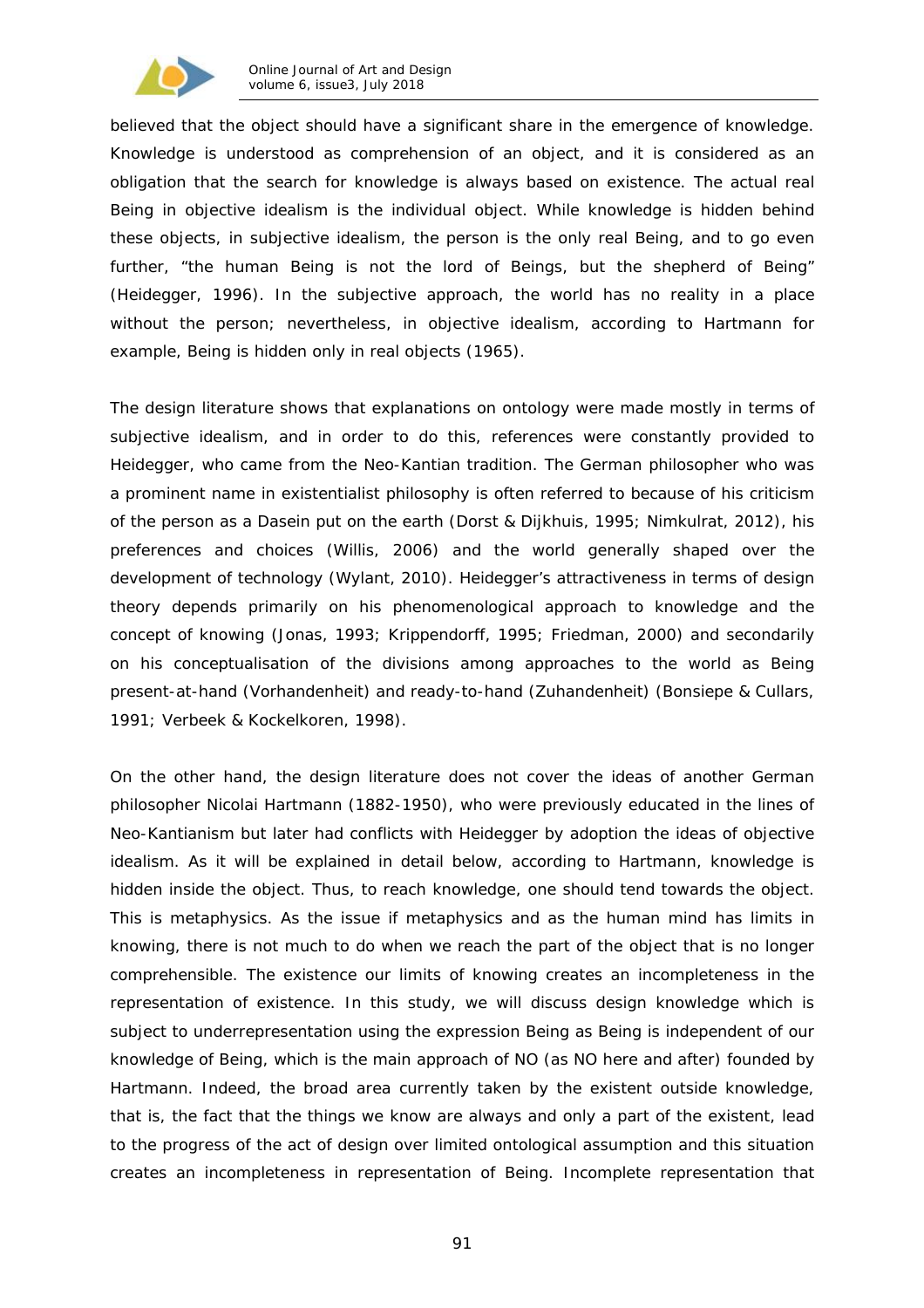

arises inevitably, creates a basis for the reason for the act of design to be and exist in the past and in the future.

The concept of Being is one of the first and maybe the most important questions on which the history of philosophy has been constructed. As Aristotle stated, the debate on what Being is and how it can be known is eternal and everlasting. In his philosophical enquiry, Aristotle asked two important questions: *Ti esti?* (What are?) and *Ti esti to?* (What is this that is?). What makes Aristotle special in ontology is the question *Ti esti* in which he asked for Being directly. With this question, he did not reduce Being to the level of that which arises from itself / exists by itself, and chose to construct his philosophy with an ontological basis. In European philosophy that started with Descartes, we see that this first ontological question was not asked, but an epistemology-based philosophy tradition that is far from life emerged by directly questioning the existent and ignoring the latent Being. In later periods, various ontology-based approaches emerged to seek Being with the purpose of re-establishing philosophy's connection to life. Perhaps, the most special of these approaches is Hartmann's NO. As we will be discussing design knowledge in terms of ontology, we will firstly try to shortly introduce the principles of NO which allows practical inferences. we will then focus on the representation crisis and its outcomes inevitably created by design knowledge by its nature.

## **HARTMANN AND NO, AND ONTOLOGICAL ASSUMPTIONS**

Hartmann's NO discusses Being as a whole and investigates the basic qualities of the existent. As his contemporary Heidegger, Hartmann thinks Being comes before knowledge, but he does not prioritize Dasein like Heidegger, and does not place the person in the centre of Being. Nevertheless, Heidegger's philosophy is a human-centred approach and existence of the world is secondary to the existence of humanity (Heidegger, 1996). However, the basis of Hartmann's approach finds itself in Being. Accordingly, taking Being back to a single thing, object, leads to missing the Being that cannot be sensed or perceived (Hartmann, 1965). Limiting Being to the world of objects this way, brings about the outcome of defining Being in a limited and incomplete way. In fact, according to NO, all Being is not limited to tangible Being. Then, what does this mean?

In NO, Being and perceived existence is separate. While Being exists independently, the existent is a partial consciousness correlation that is made an object, so objectivised by a knowing subject, a representation, or what the subject perceives. That is, the subject partially perceives the Being with his senses, and objectivises it in a partial way. The subject of objectivization is a knowledge object uncovered by the subject in which the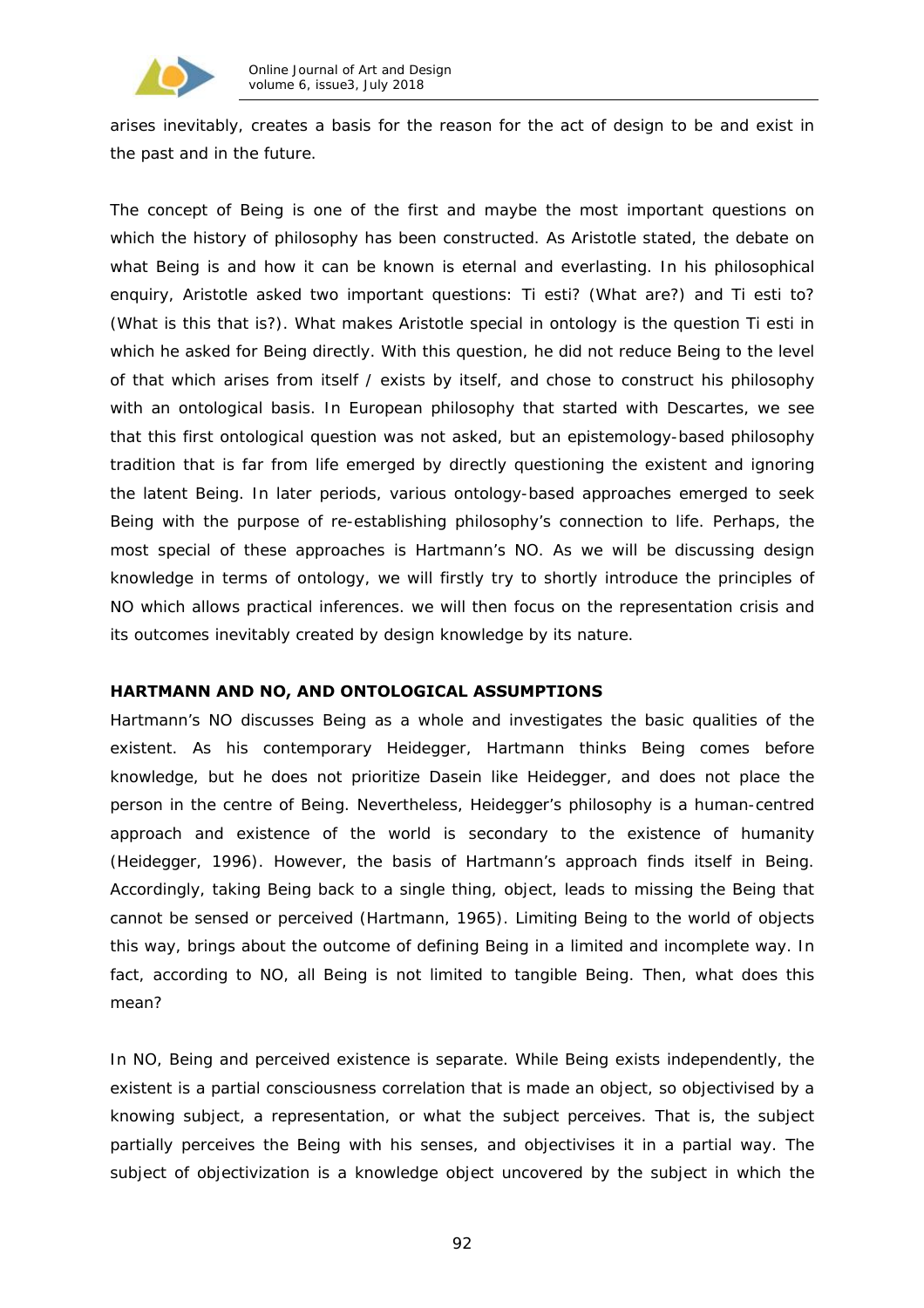

subject draws their own limitations, or in other words, it is a *gnoseological* object. However, an existing knowledge object *is* even without *existing* and the area of Being is wider than the area of the object. This is because the things we know are always a part of Being. Broadening knowledge means the circle of the objects we know is constantly broadening within all Being. The subject knows only a part of Being, because Being is neither explicable not limitable, because Being is the last thing and it is meaningless to look for anything beyond it (Hartmann, 1965). Therefore, the subject, with limited capacity of knowledge, makes only a part of Being into an object by objectivisation, can make it knowledge. All approaches that are built on this knowledge and that will try to define Being, will perceive only a part of Being. This partial comprehension will also make the ontological assumptions that will be built on his knowledge partial. Ontological assumptions built on partial knowledge will create incompleteness in representation of Being. As it is known, theories and approaches are built over ontological assumptions and they are shaped in the boundaries of that assumption. For example, in the neo-classical economics individual decisions with an ontological assumption, the individual is *homo economicus*, which is an abstract concept that claims the individual will constantly pursue financial operations using rational, logical decisions and try to maximise their own utility. Similarly, in Castells' (2010) Network Society conceptualisation based on network morphology, the assumption of an individual is a collective subject who builds their individual identity over network channels. Do these assumptions represent all individuals? Of course not, but these assumptions are the part that is tried to be homogenised for practical purposes by formation into a data form, within the entire heterogenous whole. Data is only the surface, it is external. The actual Being is the inside of this external thing. It is the hidden, not the data (Hartmann, 1965). Ontological assumptions are our tools of resistance against heterogeneity that we cannot completely objectivise, turn into data. While ontological assumptions are used to create practical results, they create incompleteness in the representation of the entirety of Being. Therefore, there are several approaches about various reasons for Being and different assumptions over the same Being, and as we cannot deem all Being existent due to our objectivisation limits, many approaches will fall short.

## **LAYERS OF BEING**

Being shows variety, plurality and stratification. The effort of description in NO is based on the purpose of describing types of Being, categories of Being and layers of Being in their *intentio recta* state, with all aspects. The layers of Being in NO from the bottom to the top are (Figure 1) the inorganic layer, organic Being layer, psychic layer and spiritual (*or Geist*) layer (Hartmann, 1965). Geist is the free side of humans that tends towards values and meanings which is genuine to humans and cannot be found in any other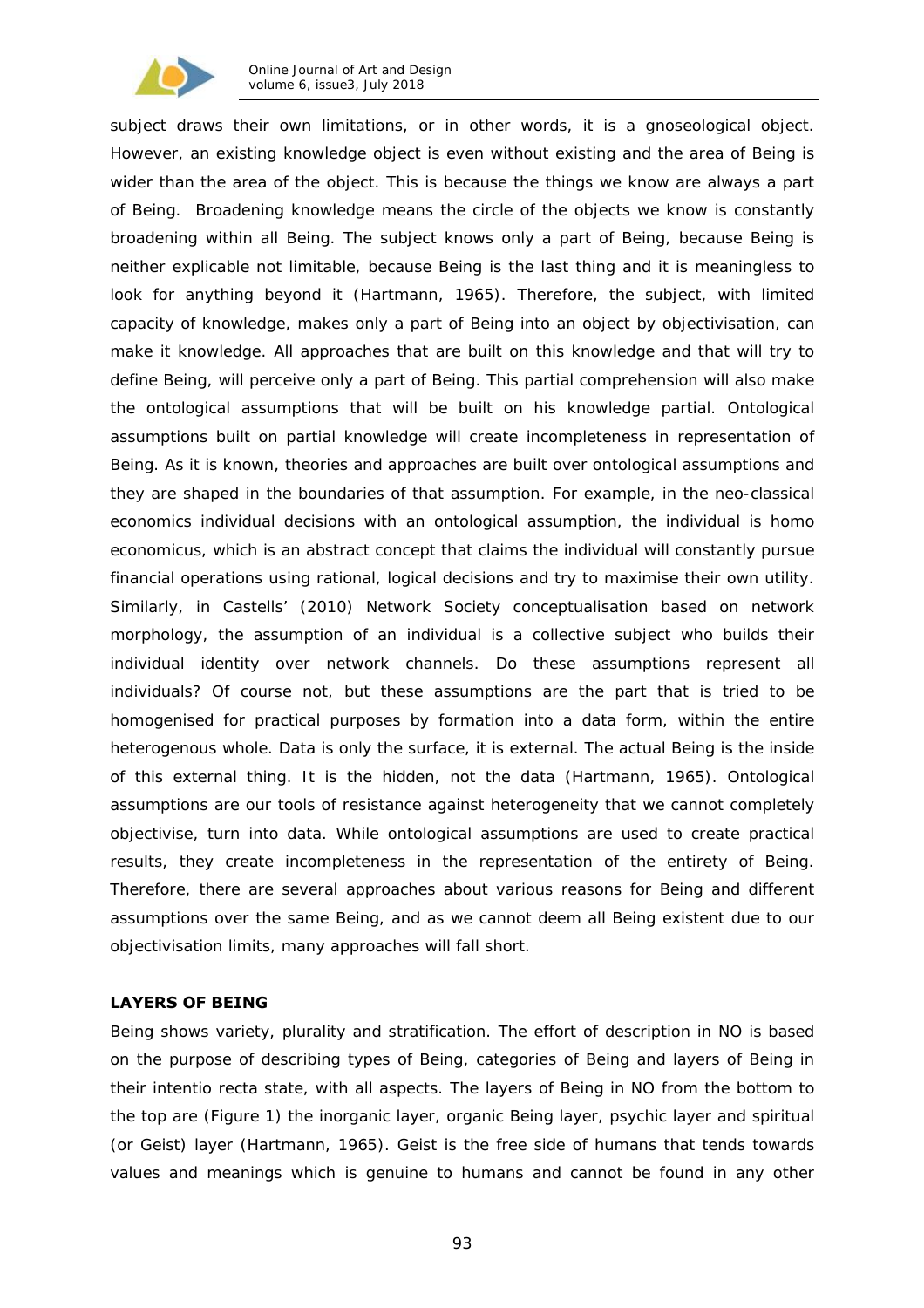

Being (Scheler, 2009). There is a unity among these four layers, but there are categories that separate these layers from each other. While there are common fundamental categories of Being in all layers, each category of Being includes something called *novum*, which does not exist in the previous layer but does in the new one. *Novums*  allow distinction of categories from each other, makes the upper layer independent, indeed, these are significant categories of Being (Hartmann, 1949). As our subject in this study is design product, we will focus on the spiritual layer; however, it will try to shortly explain the other layers and the relationships among the layers to understand the spiritual layer.



Figure 1. Hartmann's layer system of Being (1949).

The first layer, the inorganic layer (*anorganisches Sein*) is the one that is unrated and intertwined across the universe. It is the base of the layer pyramid and has the largest extension (e.g., space, substantiality, causality). There is the organic layer (*organisches Sein*) above the inorganic one. It spans a large pool from the most basic single-cell organisms to humans. The organic layer is the state of the inorganic layer that took a capable form, and the physical rules in the inorganic layer are also applicable here (e.g., finality, organic system, metabolism, homeostasis). The psychic layer (*seeliges Sein*) is above the organic layer. There is consciousness in this layer. The mental layer is separated from the first two layers in that it does not take any room in space; there is a substantive distinction (e.g., act and content, consciousness and unconsciousness, pleasure and distress). The last layer in NO is the spiritual layer (*geistiges Sein*). This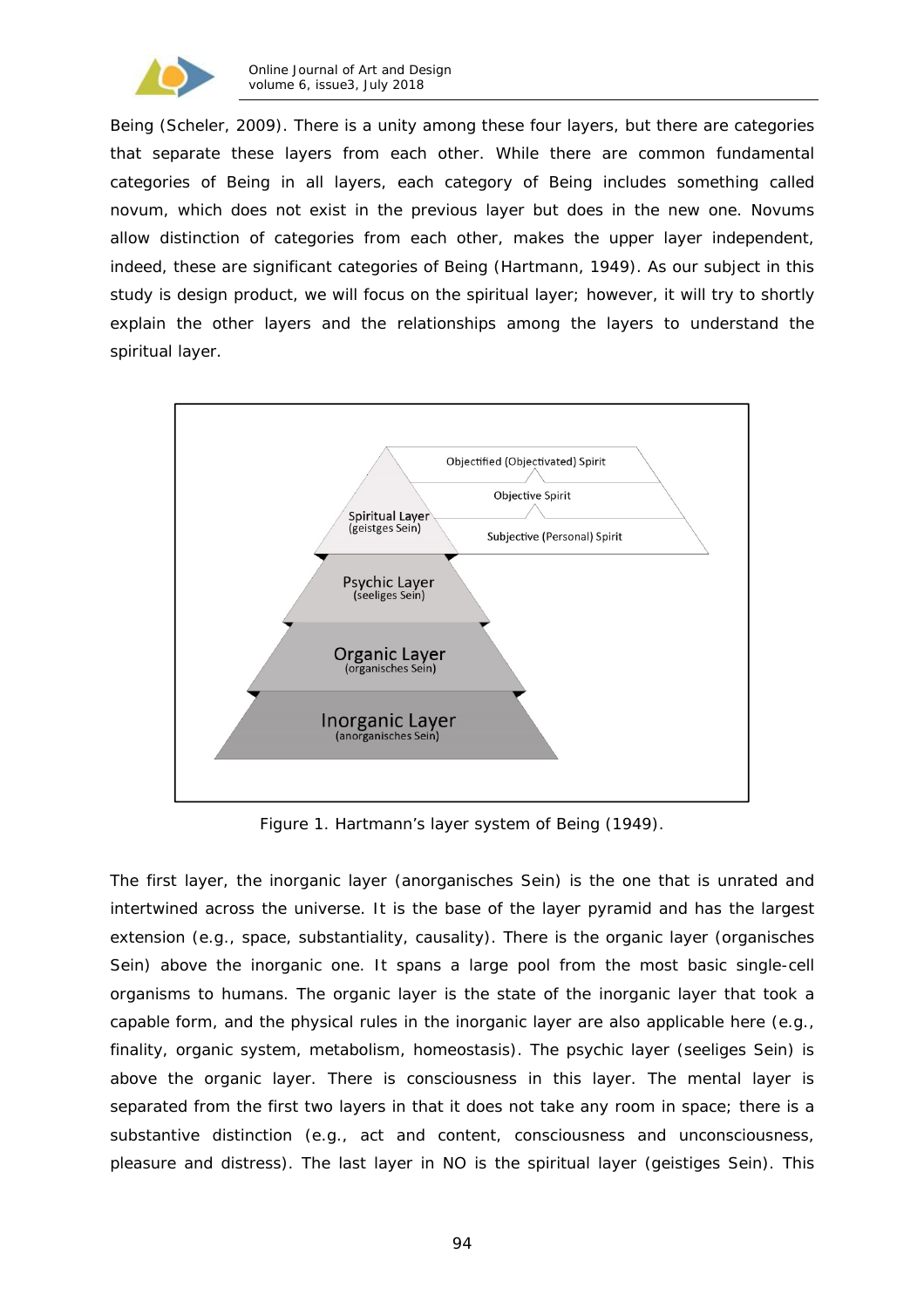

layer constitutes the world of culture and history (e.g., thought, cognition, desire, freedom, valuation and personality). Spiritual Being is not Being by itself, and the spiritual layer cannot be realized without the psychic layer. The spiritual layer is formed by the mental experiences of individuals; therefore, it is collective. In NO, spiritual Being consists of three pieces. Subjective spirit (personal) is the consciousness of ourselves. Objective spirit shows a unity, and forms historical and cultural Being. Objectified spirit covers the entire thought and creation (Hartmann, 1949). Art, which is formed by the unification of substance and spiritual Being and surrounds humanity completely, forms various objectified spirits such as design. In objectivisation, a spiritual content is revealed in an object. The thing in the thought of the individual becomes an object in their behaviours via objectivisation. The spiritual Being coming out of objectivisation is irreal and it needs a living Being that will comprehend it and establish a connection with it. In order to be able to explain the issue better, it will be useful to analyse a discussion in *Das Literarische Kunstwerk* (1960) by Polish aesthete Roman Ingarden. In his work, Ingarden questions whether Goethe's literary work Faust is a real or an irreal object. Accordingly, a thing that forms through time becomes a temporary Being; in this sense, a temporary Being will be a real thing. However, this is a faulty inference, because Faust's irreal spiritual Being does not coincide with Goethe's real Being. Although Goethe's real life and the time of writing this work ended, Faust continues to live as an irreal spiritual Being and it will go on this way as long as there are subjects that perceive it. Indeed, Goethe formed his work at once by using both his subjective spirit and objective spirit as the common spirit of his period, and the work became an irreal spiritual Being independent from time by objectivisation. As every work needs subjective spirit that will comprehend it, establish a connection with it, and in short, make it exist, it will continue to exist repetitively over every subject that will perceive it. Although Faust became liberated from the self (this self is Goethe) that created it, that is, it is liberated from the self's fate, it cannot be independent of the subject that perceives it. To exist, it needs the subject that perceives it. As in Faust, this is also similar for design works where there is a creative spirit. In terms of the approaches of NO, design products are irreal spiritual Beings. As a result of design, subjective spirit and objective spirit forms knowledge object, an objectivised spiritual Being that did not previously exist which leads to an influence on another consciousness. We call this a design product. This spiritual Being consists of two heterogeneous areas of Being. One of these is the real layer (*vordergrund*) that is based on objectivity. The second one is the irreal spiritual area of Being (*hintergrund*) that is carried by the real Being and positioned on it (Hartmann, 1949). The real Being in design product is a knowledge object, and it is called a gnoseological object. With the spirit that the designer adds onto this gnoseological object, the irreal Being of spiritual Being forms. We mentioned that there is a need for a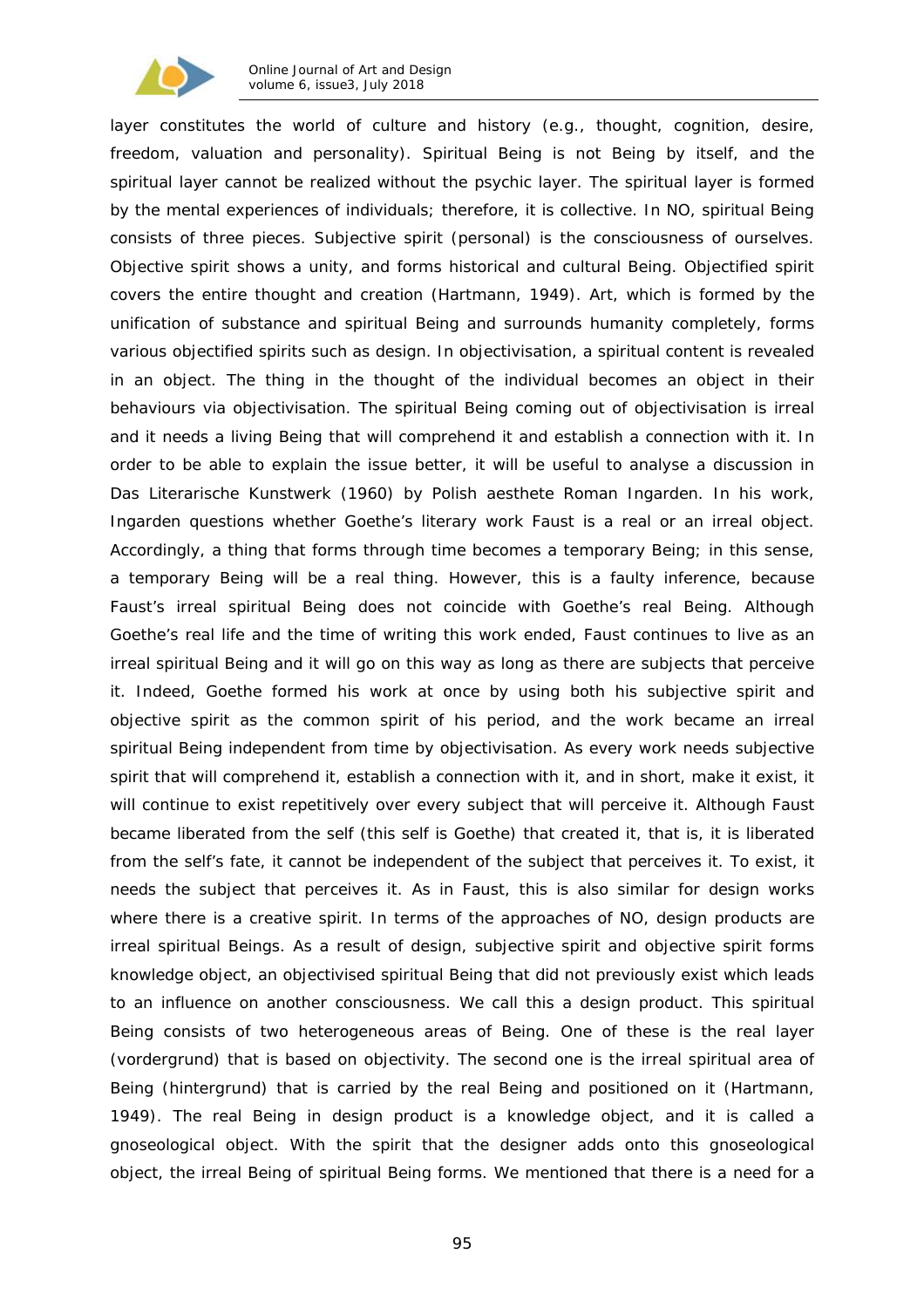

subject for the spiritual Being to make sense of it. Hence, the thing put into the matter and placed into it must be revealed again but a subject, save it from the state of substance, and reanimate it. This subject is the product user who is a living spirit and whose consciousness is influenced. The transformation is completed and the irreal spiritual Being is revealed with the resonance that takes place between the spirit placed into the gnoseological object by the designer and a subject that comprehends it.

A similar discussion between the created object and the subject was also carried out by Barthes (1981). Barthes presents *studium* and *punctum* concepts in photography. According to him, *studium* is a meaningful or meaningless partner in all the photograph work. This meaning, which can be read in the photograph work, may vary depending on many factors such as culture, life style, knowledge, and etc. Punctum, on the other hand, is a thing that jumps out at the viewer within a photograph- "*that accident which pricks, bruises me. (but also bruises me, is poignant to me)*" (Barthes, 1981). Even though Punctum is hidden, it is still unexplained how it strikes the viewer. Punctum does not exist as the photographer puts it into, but exists as the viewer sees. Punctum will be a studium, if it has consciousness behind. The coexistence of studium and punctum is both inevitable and questionable. When we try to explain the punctum, the punctum leads us back to the studium at the end of the journey because it leads us to a conscious study and analyze. From the perspective of the design, the punctum is not at the possession of the designer; it is out of his control. If a designer could compile the punctums of subjects and present them in a studium form for the next, then he would have the chance to produce a new design knowledge that would be the base for the next product.

## **DESIGN AND DESIGN KNOWLEDGE**

In the discussion that we carried out over NO up to this stage, we saw that the design knowledge that is objectivised by a knowing subject is actually a partial correlation, correspondence of the entire Being. However, Being, and design knowledge which is a consciousness correlation are two different things. Limiting Being only to the world of knowledge-based objects leads to a limited and incomplete definition of Being. Incomplete representation that arises inevitably, creates a basis for the reason for the act of design to be and exist in the past and in the future. Every design process is carried out via this incomplete representation as an ontological assumption, and the end goal of the act of design is to overcome this incomplete representation.

There are several debased on what design knowledge is. Debates are generally focused on understanding what the nature of design knowledge is and classifying it, while some are focused on production and management of design knowledge. Design knowledge in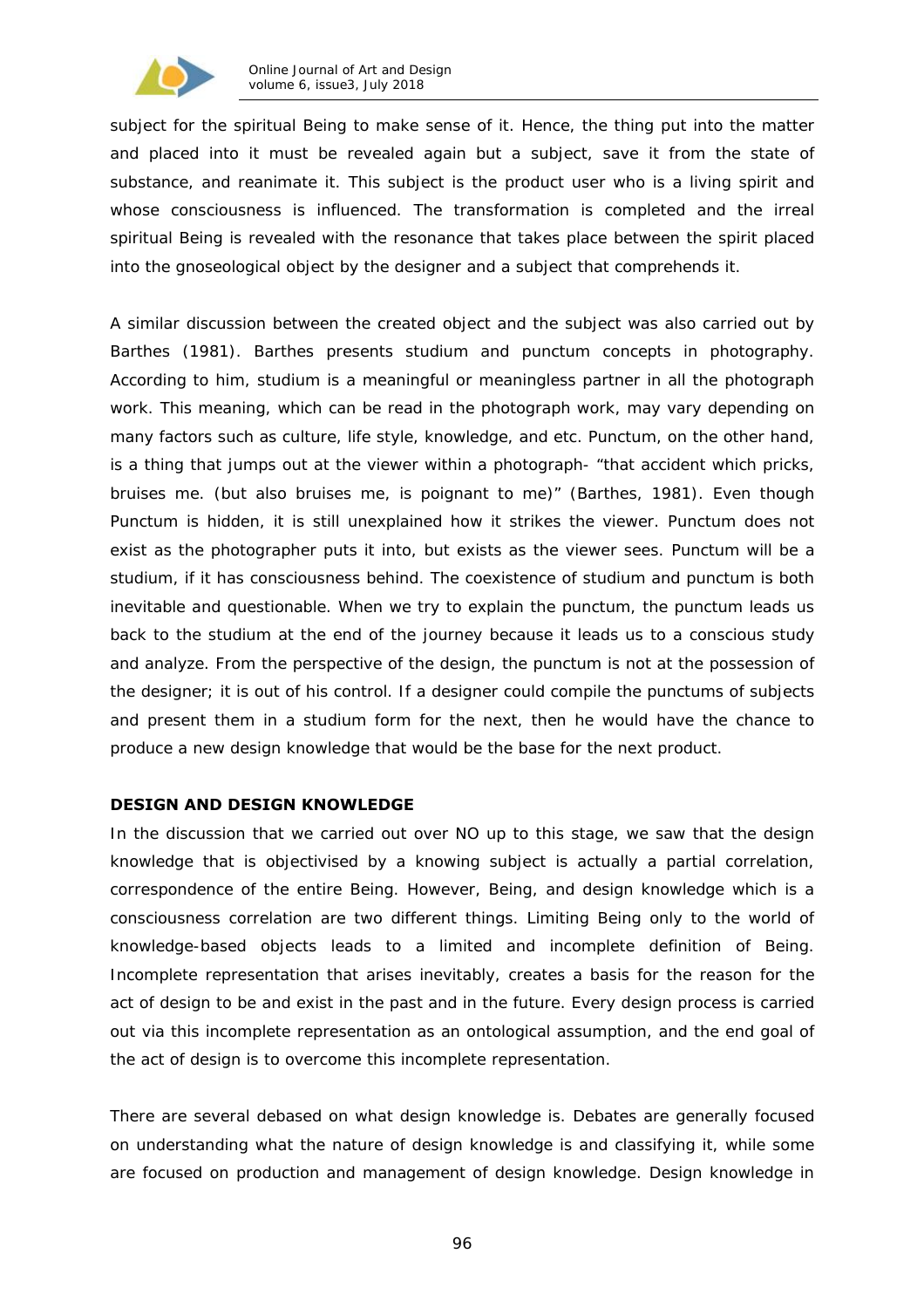

terms of ontology exists in four forms. The first one of these is the knowledge towards the subject that is expected to make sense of the design to be made. The second one is the knowledge the designer has towards designing. The third one is the knowledge carried by the design object. The fourth is the design knowledge of the subject that is expected to make sense of the design object.

The knowledge based on the subject towards whom designing will be done in the design process, is based on assumptions and phenomena homogenised for practicality as a result of assumptions. According to the phenomenological approach, phenomena are existences that show themselves. All existence has something that shows itself (*phainesthai*). The problem that rises here is consideration of Being, phenomenon, showing itself or apparent thing as the same things. However, that which exists everywhere is not a phenomenon as an existence (Hartmann, 1965). Therefore, all consumer assumptions that are the basis of the design process are things that show themselves only in the scope of our knowledge. According to Berkeley (2008), *esse est percipi*, which means, existing is perceiving. In NO, this is *objectum est percipi*, which means, only those that we perceive are the objectivised. Therefore, in order to broaden the knowledge about potential consumers, businesses are carrying out research and analyses intensively, and to go even further, the subjects themselves are included in the processes under a theme of participatory design as objects of design.

All knowledge about the consumer is a knowledge object, that is, a gnoseological one. However, this leads to incomplete representation as it cannot reflect the entirety of Being. The ontological consumer assumptions that are built on this gnoseological object are doomed to incomplete representation. Consumer assumptions subject to the design are actually works of homogenisation towards practical purposes. For example, the basic approach of consumer representation, fictional *persona*, is a technique that helps representation of consumers and their goals (Cooper, 2004). In this technique, it is aimed satisfy the needs of all consumers over the persona with the help of the product. The persona is a hypothetical consciousness correlation of the existent and does not represent all consumers, and ontologically, it cannot. Therefore, the Being itself that is inevitably heterogeneous will be subject to innumerable personas. We know the consumer only to the extent that we can perceive, and we objectivise only the part that we can perceive and make it into design knowledge. This situation rises not from the inadequacy of the designer, but from the impossibility of the designer to understand the entirety of Being. Discussion of Being in ideals forms such as persona never provides the entire knowledge about the real Being. This would just be logic. However, unfortunately, while there is incomplete representation, our knowledge is limited by our objectivation.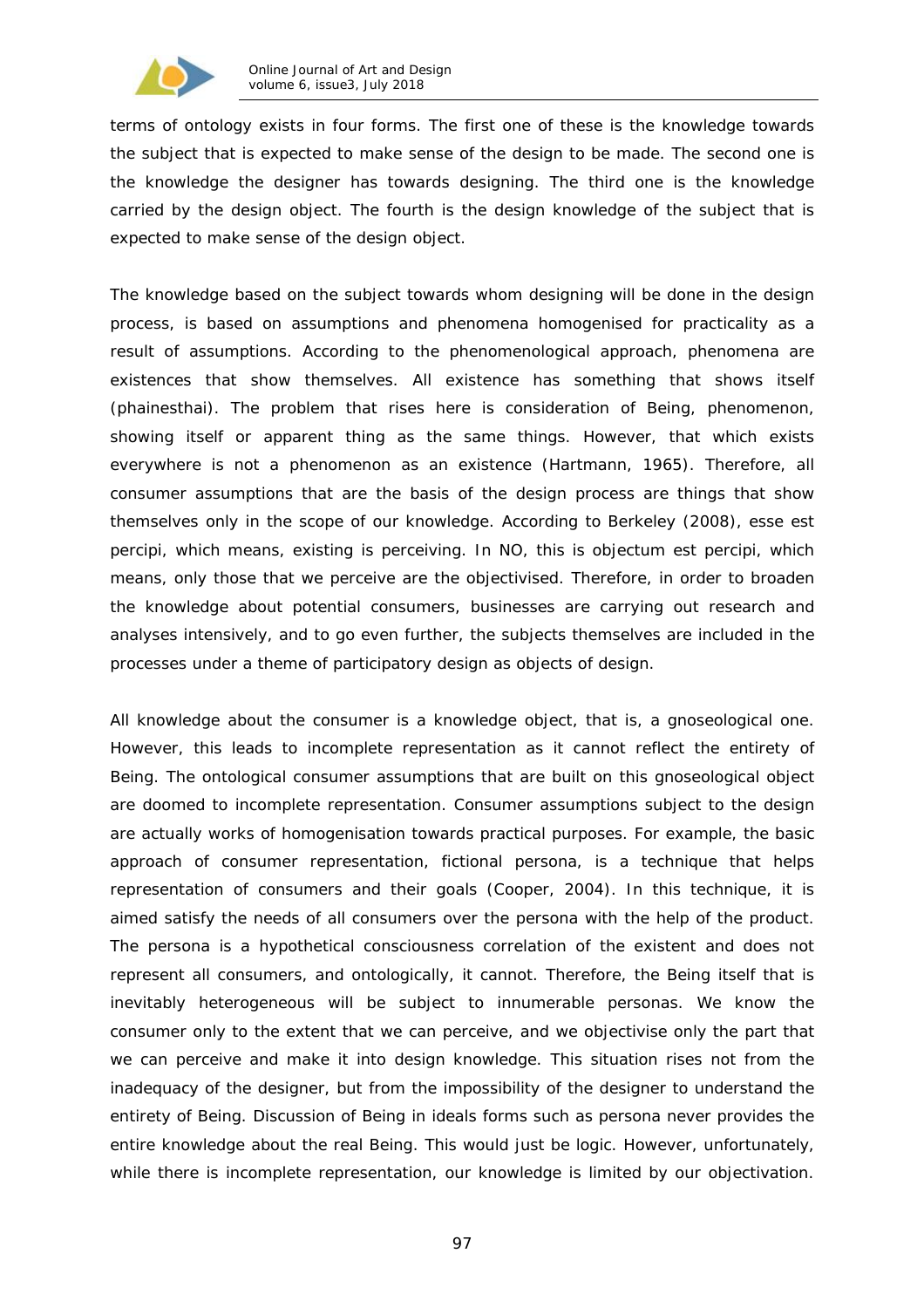

This limitation creates the basis for the reason for the act of design to be and exist in the past and in the future.

Another type of knowledge is the knowledge the designer has regarding design. This knowledge of the designer, the nature of this knowledge and its changes with experience, and whether the knowledge is open or tacit, are issues frequently discussed in the literature. Ontologically speaking, the knowledge the designer had, as in the case of Goethe, is the combination of both subjective and objective spirit it contributes to. In design, there is an act of creation by using these two spirits. The designer participates in the objectified spirit via the act of creation. However, the design that has become a spiritual Being continues to live in the consciousness of other subjects as a Being independent of its designer. Every product of design, even if it comes from previous knowledge and experience in the creation process, is the previously-non-existent and does not exist before the present. The designer can turn an existence only into knowledge; on the contrary, puts organic spirit onto knowledge and presents something that does not exist. Objectivation and objectivisation should not be confused (Hartmann, 1949). In objectivisation, that is, turning the existent into an object, the designer is the receiver as an organic spirit; however, in objectivation, the designer is the creator as they present something that did not exist before. In objectivisation, Being is indifferent to the existence of an object or a mind for it. Therefore, the designer is passive. On the other hand, in objectivation, the designer is active as a previously non-existent thing is revealed. At this stage, we should ask for the purpose of objectivation. This undeniably has a reason. The designer wants their organic spirit that objectivated in a certain substance to influence a subject; another mind. The reason for the failure of many design products is that there is no mind that will interact with the content, receive the spiritual content from the tangible structure of the product, and perceive it. On the other hand, it is the designer's responsibility to create the spiritual entity needed for the interaction. If such a spiritual being is presented successfully in the way the subject is perceived, there is not much that the subject can do. In objectivation, compliance will not take place if there is no resonance between the organic spirit put into the real structure by the designer and the subjective spirit of the observing subject who comprehends the product. We mentioned that design creation is the combination of both the subjective spirit of the designer and the objective spirit. Subjective spirit is the spirit that forms the conscious side of the designer about own Being, is characterised by temporality and individuality, separates the designer from others, and leads the designer to be a knowing and behaving Being. The frame of subjective spirit is formed by perception. Thus, perception is a capability that makes sense of objects (these objects include previous knowledge), and comprehends these as a meaningful whole. As a result of this, perception appears to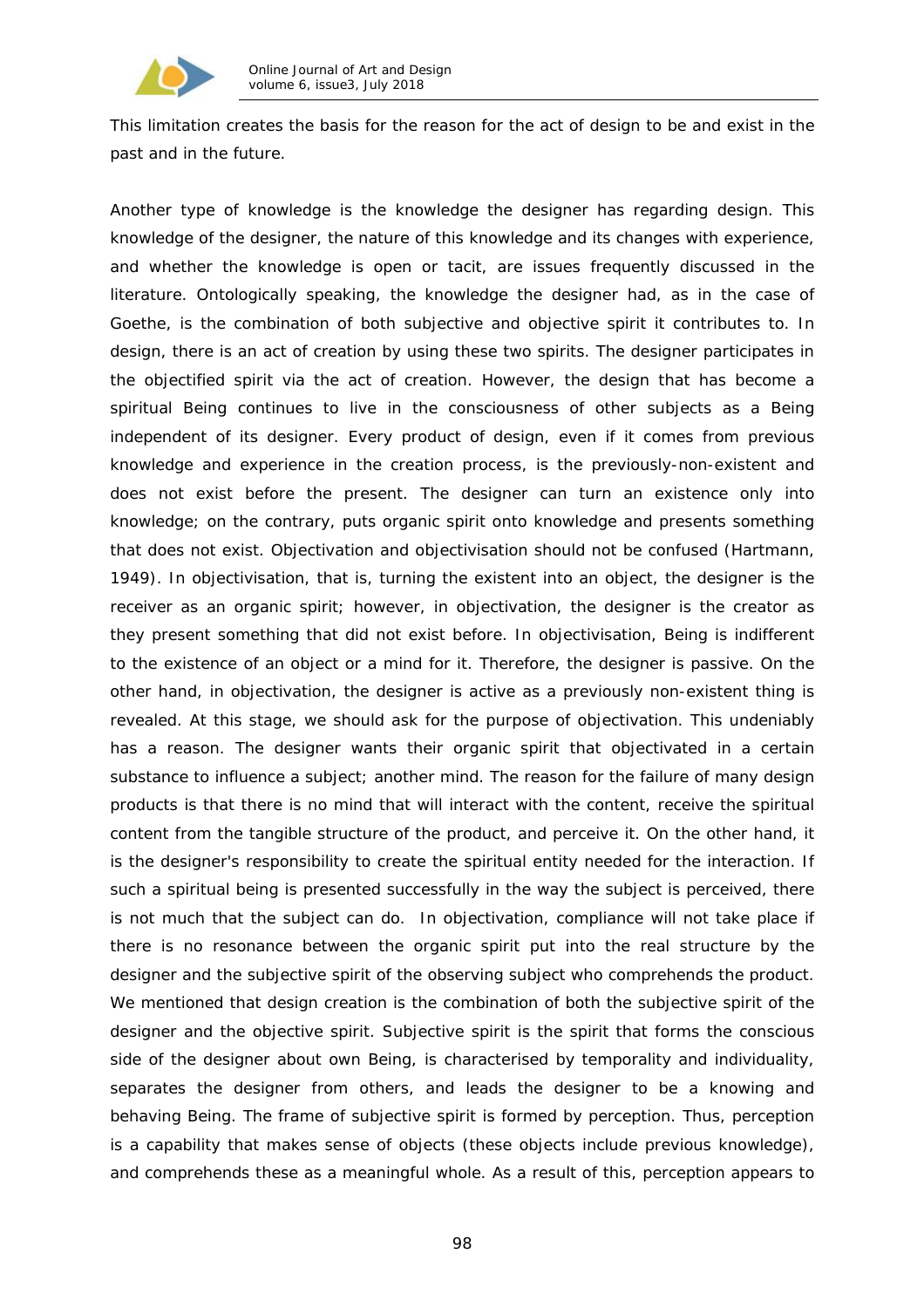

be the most basic act of knowledge that establishes subject-object relationship among the existent, and gives us objects. However, formation of this connection, that is, perception becoming an act, is based on long experience and training. Therefore, a designer's perception of the existent (here, the existent means all created knowledge that becomes the input of the design process), their interpretation of it and usage in favour of own goals, are based on experience and skills of perception. The problems to be experienced in perceiving the existent and making it into an object as a result of objectivisation, are dependent on the capacity of the designer to perceive and if possible to develop the basic body of knowledge that they need in the design process. It is not expected from a designer to completely perceive the specific basic body of knowledge in their field and use it in the objectivisation process. In order to overcome this problem, with the acceptance that our perception is limited, focusing on a field to limit the specific basic body of knowledge, specialisation or broadening the area of comprehension, all kinds of interdisciplinary, cross-functional team work, are methods that are frequently resorted to in the professional practice. Difference in perception and understanding of the issue are based on different perception limits and different end result of objectivisation. Thus, it has been possible to reach very different designs on the same subject. The situation resembles the Hindu tale of "Blind men and an elephant" where six blind men who are open to learning are asked to define an elephant yet each of whom has his own opinion, start a serious and violent fight. Each designer touches only one part of the real Being, each provides a description based on their own experience, each one is right in their claim but none of them can objectivise the whole entirely.

Well, is the entity in here (the elephant) constant and constant? If the touched entity changes over time, the actual entity becomes a time-varying copy. Variability in the touched entity will lead to variability in the descriptions. In this regard, we find it useful to remind Platon's *Cave Allegory* (2016). In this allegory, in a cave, people are chained in such a way that they cannot move their heads to the left or to the right or back, and they see no other than the cave walls in front of them. Behind them burns a fire. Between the fire and the prisoners there is a wall where puppeteers can walk. The puppeteers, who are behind the prisoners, carry puppets of human beings and animals that cast shadows on the seen wall. Since the chained people only see those reflected on the wall, the whole reality is thought to consist of shadows reflected on the wall. However, they will see first the fire behind them, and then the glittering sun outside the cave, and at last the reality will come into contact with them once their chains are dissolved. According to Plato, the actual beings are the ones that remain unchanged and always the same. He's naming them as the *idea*. Ideals are the earliest examples of all Beings. They are eternal, timeless, alone and with authority. These are the real assets. The objects we see in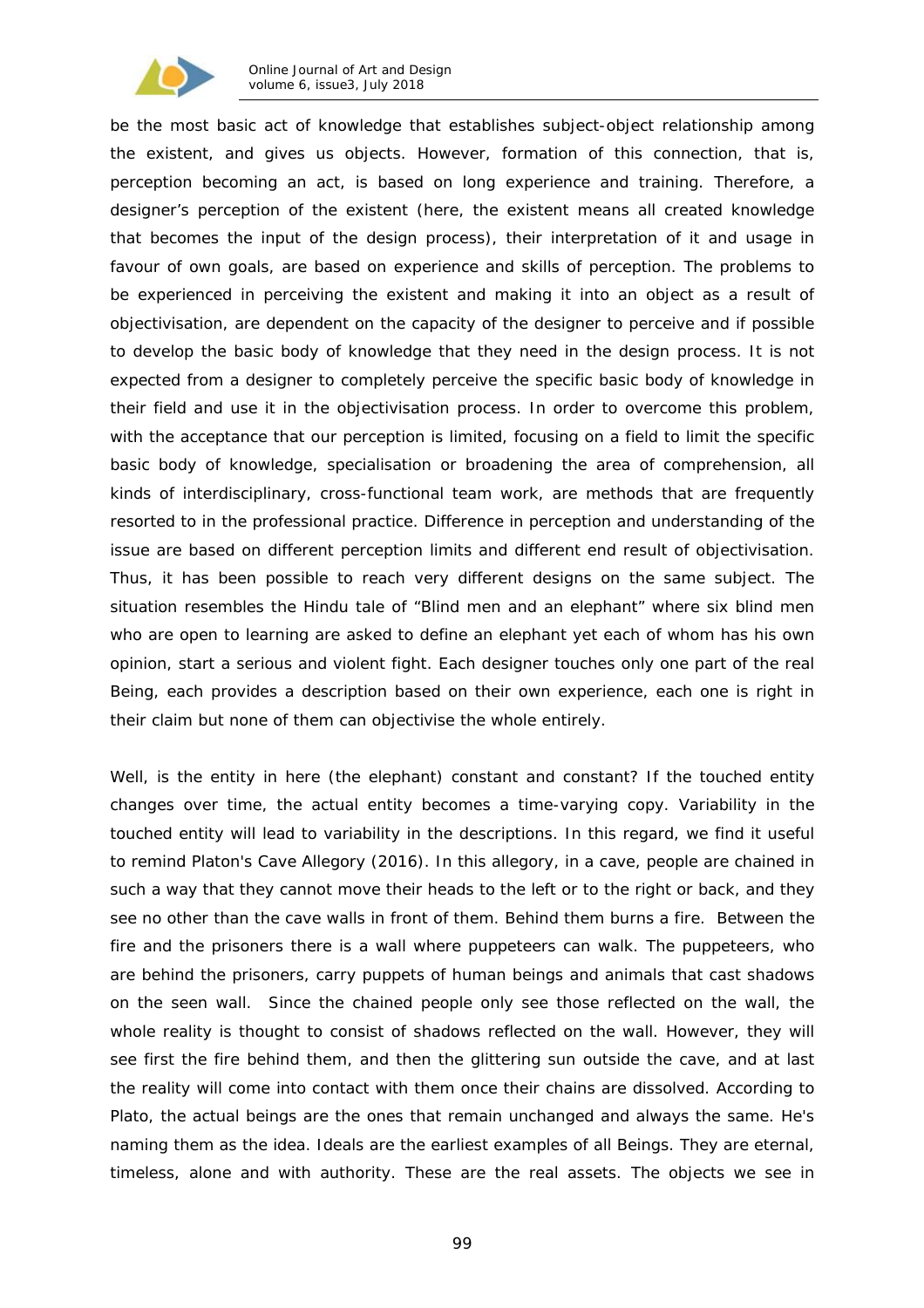

everyday life are copies of ideals; their assets are limited, they change over time and disappear. Just as in the cave example, if the thing that the designers touch changes over time, it is nothing more than a variable and mortal copy of the truth, a shadow. The fact that the world of objects is constantly changing and at the same time, changing indicates that the designer's claim of understanding is valid for that moment.

Another spirit the designer used for objectivation is objective spirit. Objective spirit surpasses individuals, but at the same time, creates spiritual living spaces that connect individuals such as art, science, morality, law, history and culture. Objective spirit is a real Being as it has a temporal context. The boundaries of objective spirit extend from life styles to interpersonal relationships, societal goals, morals, law, religion, art, science and philosophy (Dilthey, 1927). This means, every design is a product of objective spirit as much as a product of subjective spirit, and is compliant with the conjuncture of objective spirit. The change in this conjuncture leads to different objectivations and designs. For example, Eames' Lounge Chair (1956) was created for that period, and although its irreal spiritual Being continues today, its inspirational objective spirit belongs to that period. Eames's Lounge Chair is even available on this day. He lives in today's objective spirit. Despite the changes in the objective spirit of the object, there is something unchanged in Eames's product. The unchanging thing is the ideal thing. If something had changed, it had to be something that was time-dependent. So something that is changing must be in time again; the thing we call change is that it must pass in time again. Moreover, time is a category that determines objective existence. However, it is not a category that determines the spiritual existence of the chair. For example, Faust remains the same Faust. To interpret Faust today does not lead to a change in Faust's irreality. Faust, then, is both in change and immutable. The reason for your immutability comes from the fact that the objective spirit that contributes to the creation of chair is timely exhausted by time while joining the irreal sphere and completing its task. Consequently, the knowledge the designer has is dependent on their perception and skills of objectivisation based on their perception limit, and the designers ever-changing objective spirit that guides them during the process of design. Perceptual limit restricts the design knowledge. This, again, creates incompleteness in representation. In practice, in order to overcome this incompleteness and close our gaps to an extent, we usually resort to specialisations and sometime design teams that consist of specialisations. Sometime, we include designers that are from different cultures in design teams to overcome conjunctural changes in objective spirit.

The third design knowledge is the knowledge held by the design object. Products are indeed categories of knowledge provided to us by a creative spirit and they are not *ideae*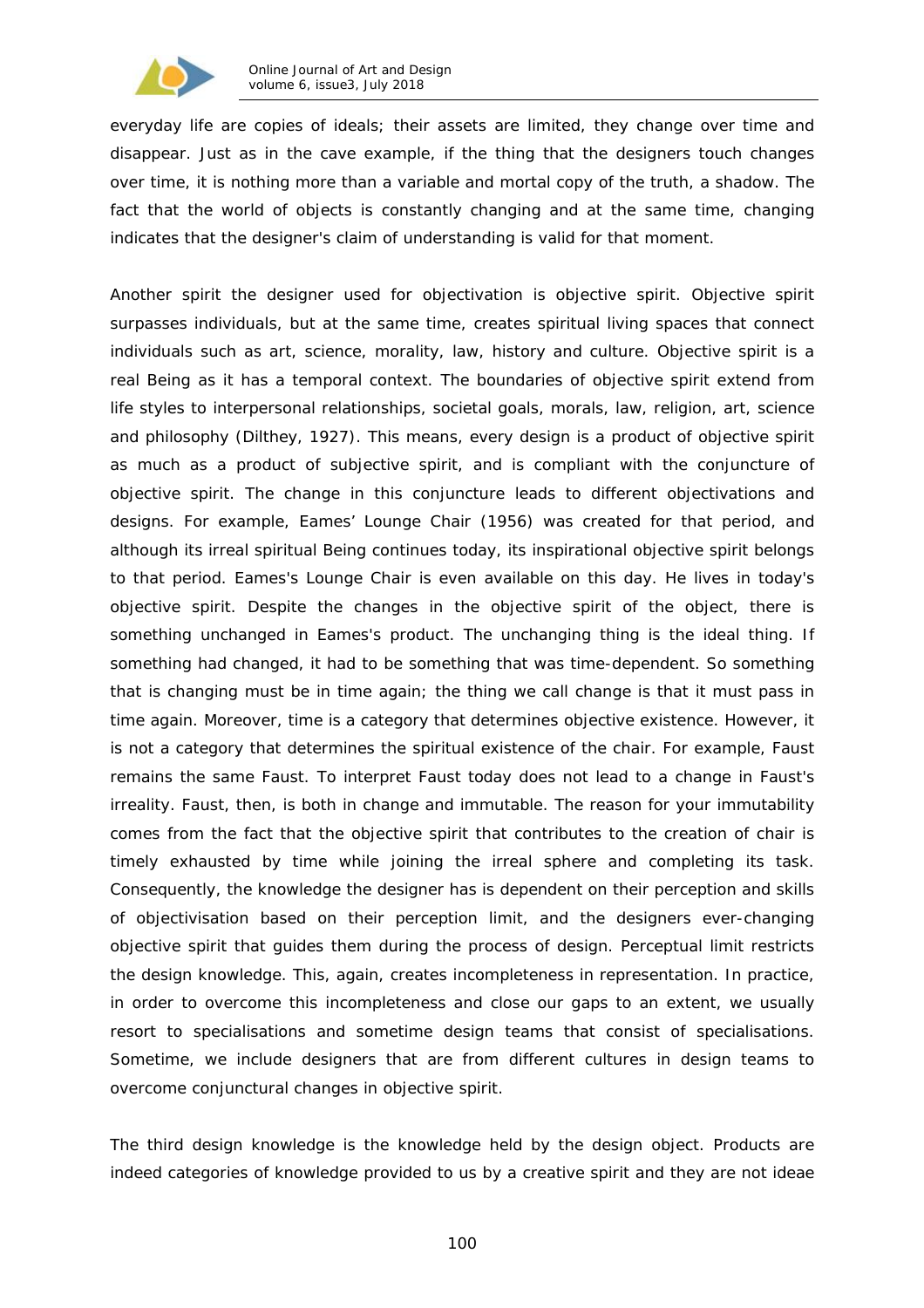

*innatae (*ideas coming from the human nature*),* but they develop with consciousness. For NO, the design product itself is a knowledge object and when it is ontically disassembled, it consists of real and irreal layers of Being. As much as each product has a physical real structure, it has an irreality that reaches appearance in reality. This irreality lives in the mind of the subject that perceives it. It is the idea of design in the product that joins the physical reality. Design idea receives a share from reality but it is outside physical reality by itself, and we see its traces in physical reality. Coming back to the example of Lounge Chair, we see that he defined the product with the metaphor "*the warm receptive look of a well-used first baseman's mitt*" (Grudin, 2010). This means, every designer has a contemplation in their head before going into the creation process. According to Max Bense, this contemplation is related to giving form to the one that is real, and it is the thing that appears with the design (1965). According to Hartmann, this contemplation is named as *hintergrund*, and a product consists of a foreground (*vordergrund*) that is provided as real, and a background that is apparent in the foreground. We comprehend the contemplation of the designer within the appearance in the real Being (1949). Thus, this polyphonic structure in the product leads to its stratification. There is a reduction from the spiritual background to the real foreground in the creation of design. On the other hand, the perception of the one who contacts the design product is in the opposite direction, from the foreground to the background. Completely comprehension of the design value of a product is based primarily on how much the designer was able to transfer their contemplation into the real one and secondarily on how much the observer is able to reach the spiritual background of the design. The observing subject who is able to comprehend the spiritual background has actually started to comprehend creativity. A comment in a 1961 Playboy issue regarding Eames' product was interesting. An experience about this product was described as "*sank the sitter into a voluptuous luxury that few mortals since Nero have known*" (Ricardson, 2016). Apparently, Eames' contemplation in the first place as a designer was comprehended by an observing subject. Even today, there are several comments about Eames' production. Unfortunately, Eames is not with us anymore, but his contemplations are still alive on the level of spiritual Being conceived by subjects. This is the proof that Eames' contemplation is living as an irreal Being among us. How is this happening? There is a practical purpose in every product. It is impossible to think of a product without a practical purpose. The product, at least in principle, has a composition that is shaped by functional hegemony. A practical job may be done in very different ways and each opinion represents different opinions and design approaches. This point of view is provided with the form of life, especially by living together (Hartmann, 2014). In understanding the practical goal, life form makes its meaning and form, in summary, itself, accepted to the solution. Therefore, the contemplation by the subjective spirit and life form that includes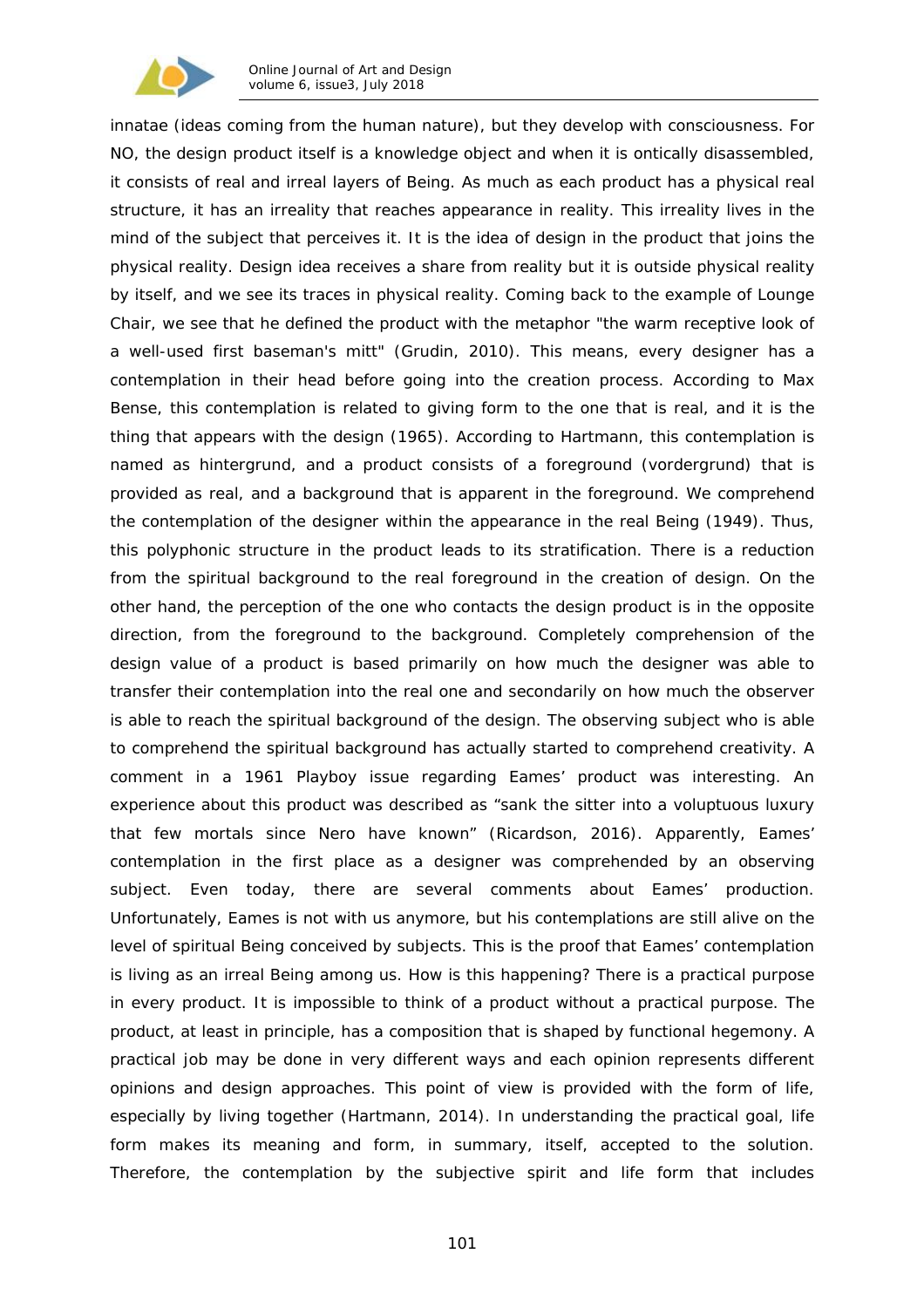

subjective spirit, that is, objective spirit, are all combined. We know have a work of design that consists of both real and irreal layers. The real part is the material state that we feel with our senses. The irreal part is the design thinking that is placed into the material and positioned in it. This spiritual content must be revealed with the agency of an observer's mind. This mind is the users themselves. Thus, the mind of the user as an observing subject constitutes the fourth design knowledge. With the design knowledge it has, this mind must uncover the contemplated irreal that is embedded in the real thing. It is a reality that, as a result of our perceptual limitations, the many subject cannot completely comprehend the contemplated thing that is aimed to be transferred, and can understand it only after reaching a certain level of maturity. The thing here is the quality of the resonance between the living spirit put by the designer into the product and the spirit of the user that perceives it. This need for quality brings us to another ontologically problematic area: the design knowledge of the subject who is expected to make sense of the design object. In principle, the essence of the concept we call user-product interaction is this. How is the user physically and emotionally perceiving, analysing and interpreting the physical and the design thinking embedded in the physical in both real and irreal spheres? Incomplete compliance in resonance constitutes the activity basis of the concept of user-product interaction. In the user-product interaction, the designer faces the skills of the user in the same subject, meaning, the ability to sense their intentions (Hartmann, 1982). Thus, incomplete compliance may take place due to two reasons. One is the incomplete knowledge about the user. The other is that the user cannot completely understand the living spirit that is embedded into the product and shows itself in the real Being. Building the living spirit over an ontological assumption based on incomplete representation disrupts the resonance of the product with the user as a chain reaction. This inadequacy, paradoxically, creates the motivation and reasoning for future design efforts.

Up to this stage, we tried to discuss the concept of product design in terms of NO. The main assumptions of NObrought us to the inference that the thing we concluded to know are actually a process of creation in the mind, and the only thing left to us regarding Being is the collection of our conceptions and images on them. In fact, the only data we have about Being is a formation of consciousness and knowledge cannot *be* without a consciousness area as in Descartes' *cogitatio.* The knowledge that is revealed becomes a subject to incomplete representation, because it is stuck in our limits of perception. If knowledge is formed in the way that is allowed by our perceptions, this process should never be undermined. However great the size of the things that are left unknown about the world surrounding us and about our structure, while our existing knowledge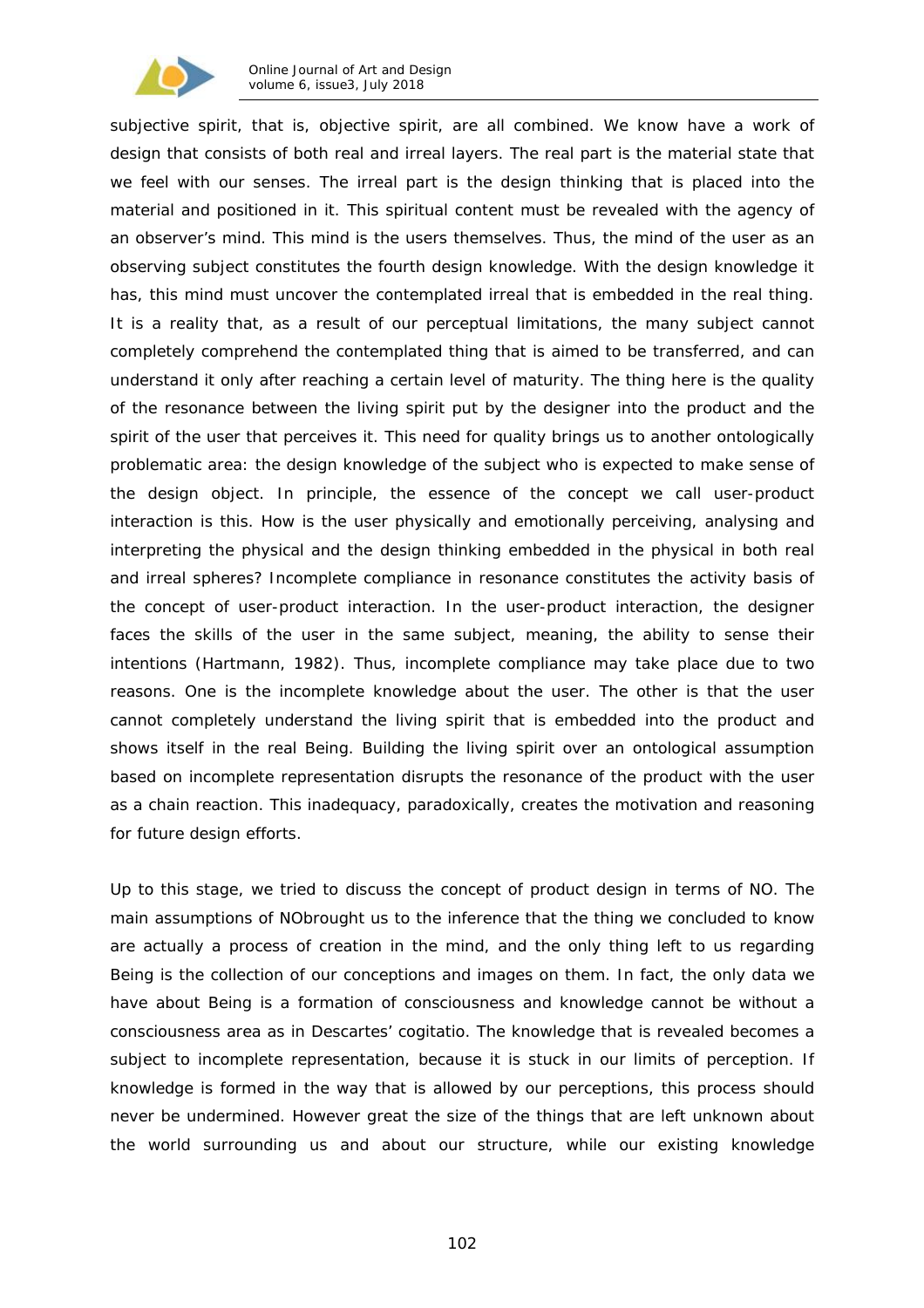

constitutes the main reference point, all fields of knowledge actually allow us to find our way in the world (Hartmann, 1982).

Several creative minds across the world have the intention to present what is perfect in terms of design. All efforts in this direction lead to a contextual increase in knowledge creation. This increase takes place in the form of creating new designs and improving the existing ones with the help of new knowledge. The new thing created by each designer appears as a new category of knowledge. Every contemplation we presented while creating designs is shaped based on our ontological assumptions. The things we ontologically assume are the forms of Being that became data; however, they do not present the entirety of Being to us. The entirety of the existent is not homogeneous, but heterogeneous. The thing that constitutes the basis of design knowledge is merely a data form, any external surface that appears to us. Therefore, there are innumerable designs as a result of different ontological assumptions. Above all, this is a richness, and an indicator of the well-meaning efforts by numerous creative minds.

While it is impossible, in terms of the act of design, what would happen if we could conceive Being completely? As a design, we would have a metaphorised single product that will perfectly predict the needs and wants of subject now and in the future without any errors, and will have perfect resonance with them as if created by Aladdin's Magic Lamp. Existence of a Magic-Lamp-like product for every subject would most probably be the source of anarchy. Nevertheless, we do not have such a magic lamp in hand; however, weare happy that the knowledge in design is increasingly expanding in order to reach the ideal, see the depth and comprehend the big picture. Our curiosity towards finding the existing things is supported by our ambition to produce new knowledge. Considering ontologically, all objectivised knowledge leads to closing the cliff-like gap between the subject and the object areas, and correctly positioning knowledge in the general connections of life and Being. The thing that lies behind all historical advancement in design knowledge and transformations of concepts of design and constitutes their essence, is the transformation experienced by knowledge. Every contribution we make, is actually a part of the tendency to adapt to the world we live in, and connect to it.

## **REFERENCES**

Barthes, R. (1981). *Camera Lucida: Reflections on photography*. New York: Hill and Wang.

Bense, M. (1965). *Aesthetica*. Baden: Agis.

Berkeley, G. (2008). *The principles of human knowledge*. Radford: Wilder Publications.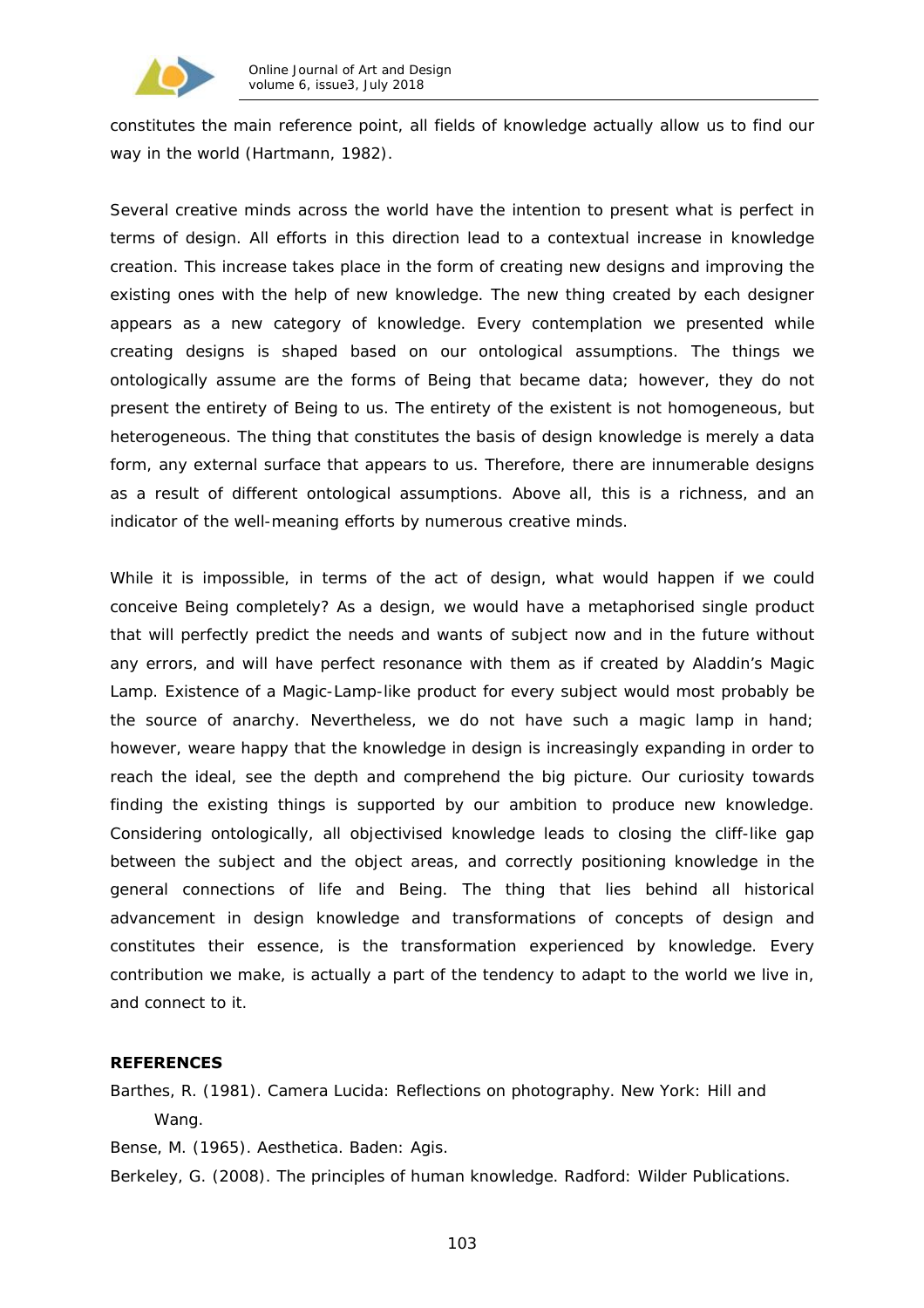

- Bonsiepe, G., and J. Cullars. (1991). Designing the future: Perspectives on industrial and graphic design in Latin America. *Design Issues 7*(2): 17-24.
- Castells, M. (2010). *The Rise of the network Society: The Information age: Economy, Society, and Culture Volume I.* Sussex: Wiley-Blackwell.
- Cooper, A. (2004). *The inmates are running the asylum.* Indiana: Sams Publising.
- Dilthey, W. (1927). Weltanschauungslehre: Abhandlungen zur Philosophie in der Philosophie [ The doctrine of world-intuition: essays on the philosophy of philosophy]. Leipzig: von B. Grothuysen.
- Dorst, K., and J. Dijkhuis. (1995). Comparing paradigms for describing design activity. *Design Studies 16*(2): 261-274.
- Friedman, Ken. (2000). *Creating design knowledge: From research into practice*. Paper presented at IDATER 2000 Conference, Loughborough, August 21 - 23.
- Grudin, R. (2010). *Design and truth*. New Heaven: Yale University Press.
- Hartmann, N. (1949). *Das Problem des geistigen Seins* [The Problem of spiritual being]. Berlin: Walter de Gruyter & Co.
- Hartmann, N. (1949). *Einführung in die Philosophie* [Way to wisdom]. Hannover: Hankel Verlag.
- Hartmann, N. (1965). *Zur Grundlegung der Ontologie* [Foundation of ontology]. Berlin: Walter de Gruyter & CO.
- Hartmann, N. (1982). Die *Erkenntnis im Lichte der Ontologie* [Knowledge in the light of ontology]. Hamburg: Felix Meirner Verlag.
- Hartmann, N. (2014). *Aesthetics*. Berlin: De Gruyter.
- Heidegger, M. (1996). *Being and time.*J. Stambaugh (Ed.). New York: State University of New York Press.
- Ingarden, R. (1960). Das Literarische Kunstwerk [The literary work of art]. Tübingen: Niemeyer.
- Jonas, W. (1993). Design as Problem-Solving? or: Here is the solution—What was the problem? *Design Studies 14*(2):157-170.
- Krippendorff, Klaus. (1995). Redesigning Design; An Invitation to a Responsible Future. In P. Tahkokallio &S Vihma (Eds.), *Design - Pleasure or Responsibility?* (138-162). Helsinki: University of Art and Design.
- Nimkulrat, N. (2012). Hands-on intellect: integrating craft practice into design research.*International Journal of Design 6*(3):1-14.
- Plato. (2016). *The republic*. A. Bloom (Ed.). New York: Basic Books.
- Ricardson, L. (2016). *102 Midcentury chairs and their stories*. London: Pavilion Books.
- Scheler, M. (2009). *The human place in the cosmos*. Evanston: Northwestern University Press.